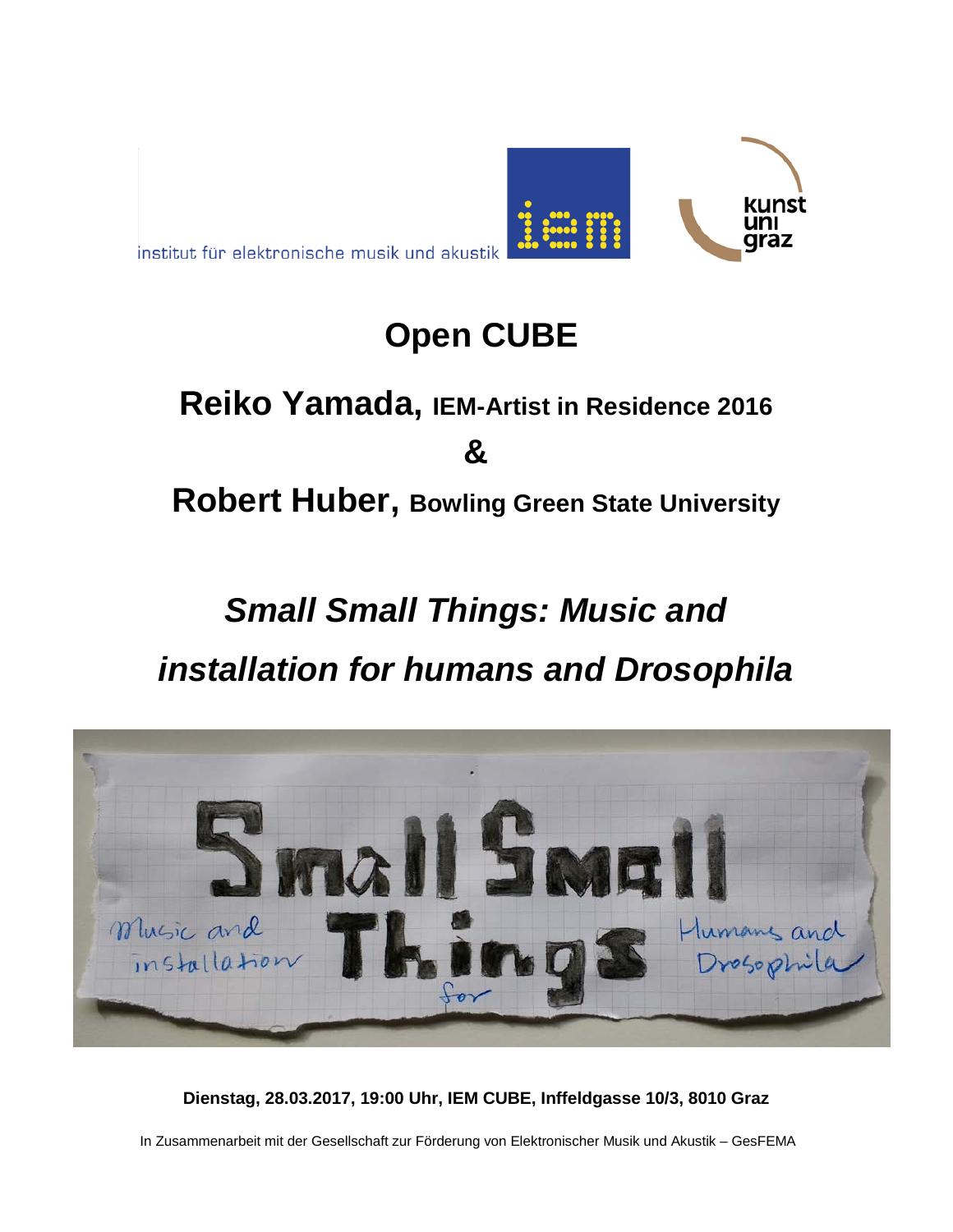### **Reiko Yamada, IEM-Artist in Residence 2016 &**

#### **Robert Huber, Bowling Green State University**

## *Small Small Things: Music and installation for humans and Drosophila*

*Small Small Things: Music and installation for humans and Drosophila is an interdisciplinary performance through which the audience will explore surprisingly deep connections with fruit flies (drosophila). The performance consists in an orchestrated combination of site-specific acousmatic compositions, a digital slide presentation and a series of sound experimentations with drosophila.*

*Small Small Things is the product of a collaboration between composer/sound artist Reiko Yamada and biologist and fruit fly behavior specialist Robert Huber (Bowling Green State University). As an artist-in-residence at IEM this year, Yamada has been exploring new, hybrid media in her own work, and this performance will take place at IEM's CUBE, using a 24-channel hemisphere audio environment.*

*This premiere performance is made possible with help from the Institute of Molecular Biosciences at University of Graz.*